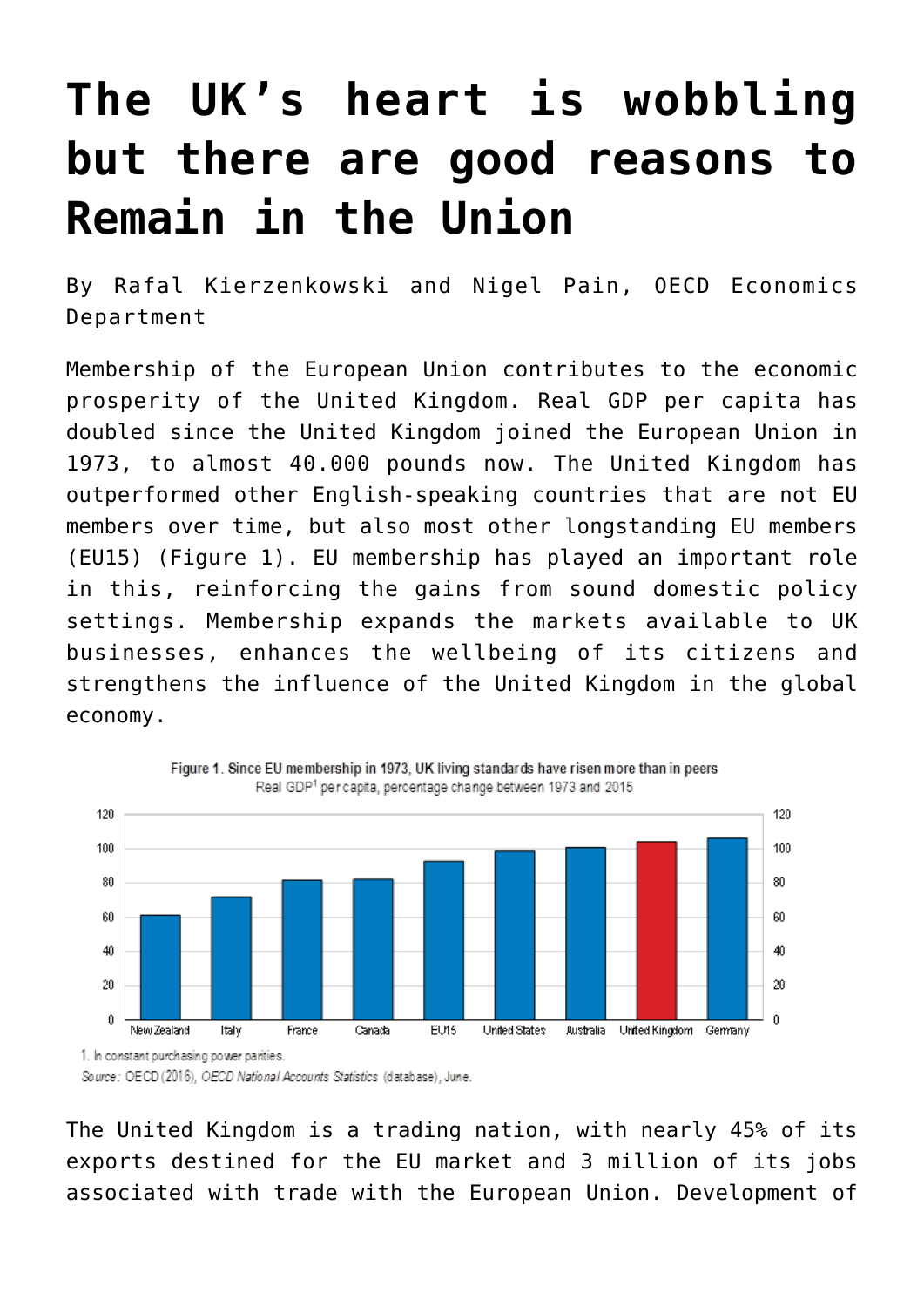the EU single market has benefitted UK exporters, and there is more to come as the European Union undertakes new initiatives to reduce remaining internal barriers to services, benefitting the large UK services sector. Membership has also helped to develop UK trade relationships beyond the EU market. The United Kingdom gains from a large network of EU trade treaties with 53 non-member countries. Another 67 new free trade agreements are being negotiated, including with the United States, India and Japan. Collectively, the EU economies account for 12.5% of global trade, enhancing the bargaining power and influence of the United Kingdom, which accounts for only 2% of world trade. This ensures that new trade deals favourable for the UK economy can be struck.

EU membership has also added to the attractiveness of the United Kingdom as a location for foreign companies and investors. Access to the EU Single Market is a key consideration for many of these investors. The United Kingdom receives far more foreign direct investment than other EU member states, gaining over one-fifth of all new investments in the European Union over the past decade. These investments originate from not only from the United States and Japan, but half of them also from other EU countries. Such investment boosts UK exports and ensures strong integration with value chains in Europe and beyond, for instance in the car sector. Foreign-owned firms support jobs, with around 3.5 million people employed in foreign multinationals in the United Kingdom in 2012. They also support productivity and wages by undertaking a substantial share of research and development and other capital investments, and by introducing cutting edge managerial practices. These in turn diffuse to other UK companies.

The UK economy benefits from one of the lowest regulatory burdens in the major economies, both on businesses and labour markets, suggesting that EU membership is not a significant constraint to growth and job creation. Indeed, the UK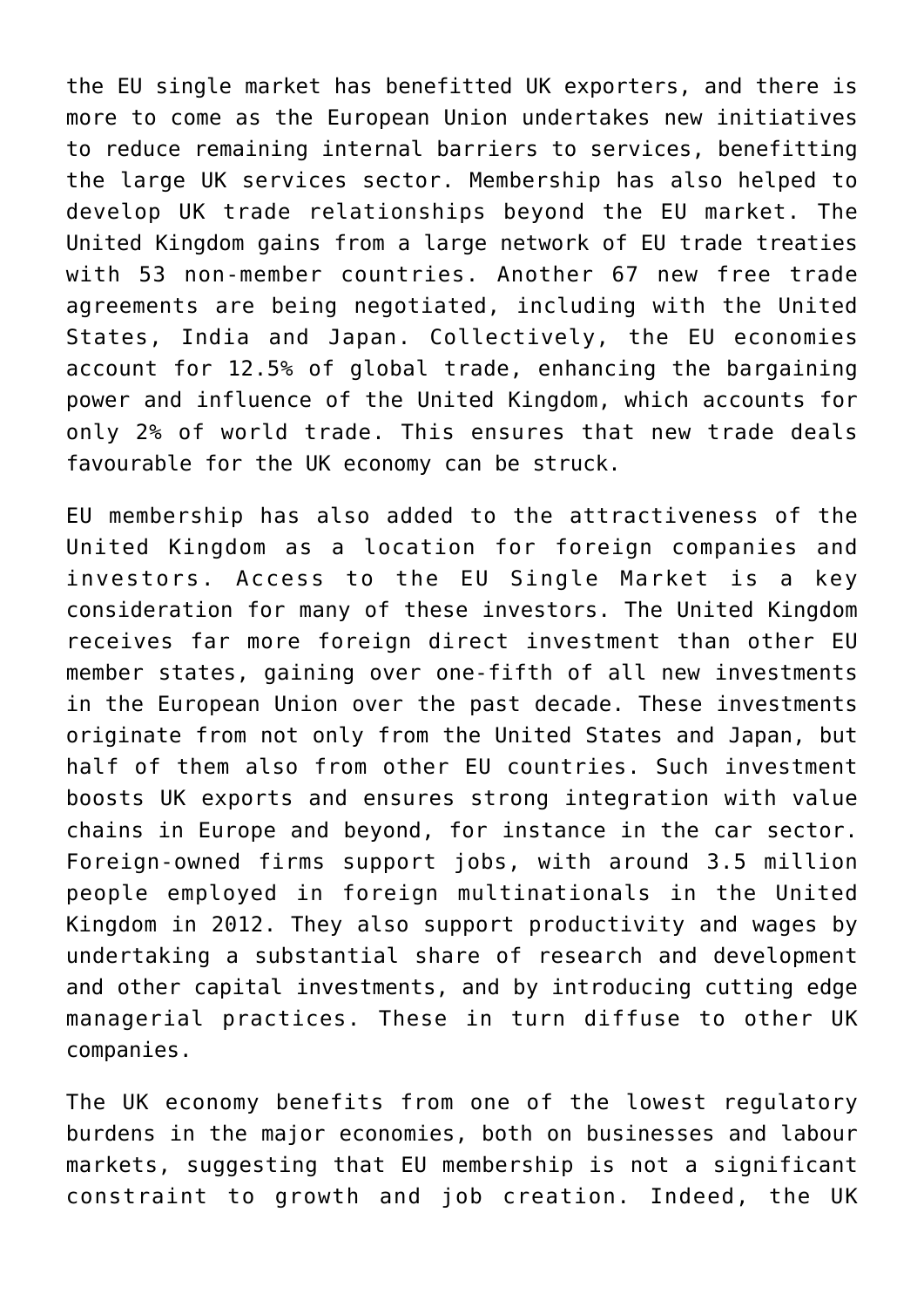employment rate is now at almost 75%, a record high. Further reforms are possible of course, but the remaining obstacles are largely home grown, for instance in the post and road sectors. Greater regulatory convergence in the rest of the EU, championed by the UK, would also generate positive spillovers to the UK economy.

The survey of the British Chamber of Commerce released in May shows that businesses of all sizes continue to support EU membership, even those where the burden of regulations is often the most challenging. The Small Business Act for Europe, launched in 2008, is the EU's key policy initiative to support SMEs. The UK government has implemented the vast majority of its recommendations to reduce administrative burdens, improve access to finance and strengthen the innovative potential of small businesses. Access to bank finance has been an important constraint for UK SMEs. EU financing programmes for SMEs are channelled indirectly through different government levels and financial intermediaries. The EU also introduced legislation to shorten payment delays, a key challenge for many SMEs.

A major policy challenge facing the UK is to upgrade infrastructure to lift productivity and to make society more inclusive. The European Investment Bank, the EU bank, is helping to support this. Between 2011 and 2015, the Bank provided over 20 billion pounds of support to the UK economy, with 50% on transport, water and telecommunications, 30% on energy, and 10% on education and health. Projects it supports include one of the largest UK infrastructure investments to raise transport capacity in London, Crossrail, the development of the port of Liverpool, the construction of energy-efficient social housing in the UK, the roll-out of more than 7 million smart meters in homes across Great Britain, and the expansion of research and teaching facilities at Oxford University.

EU competition and single market policies benefit UK consumers by raising their protection and their rights. There are EU rules on passenger rights in air travel. Last year, UK